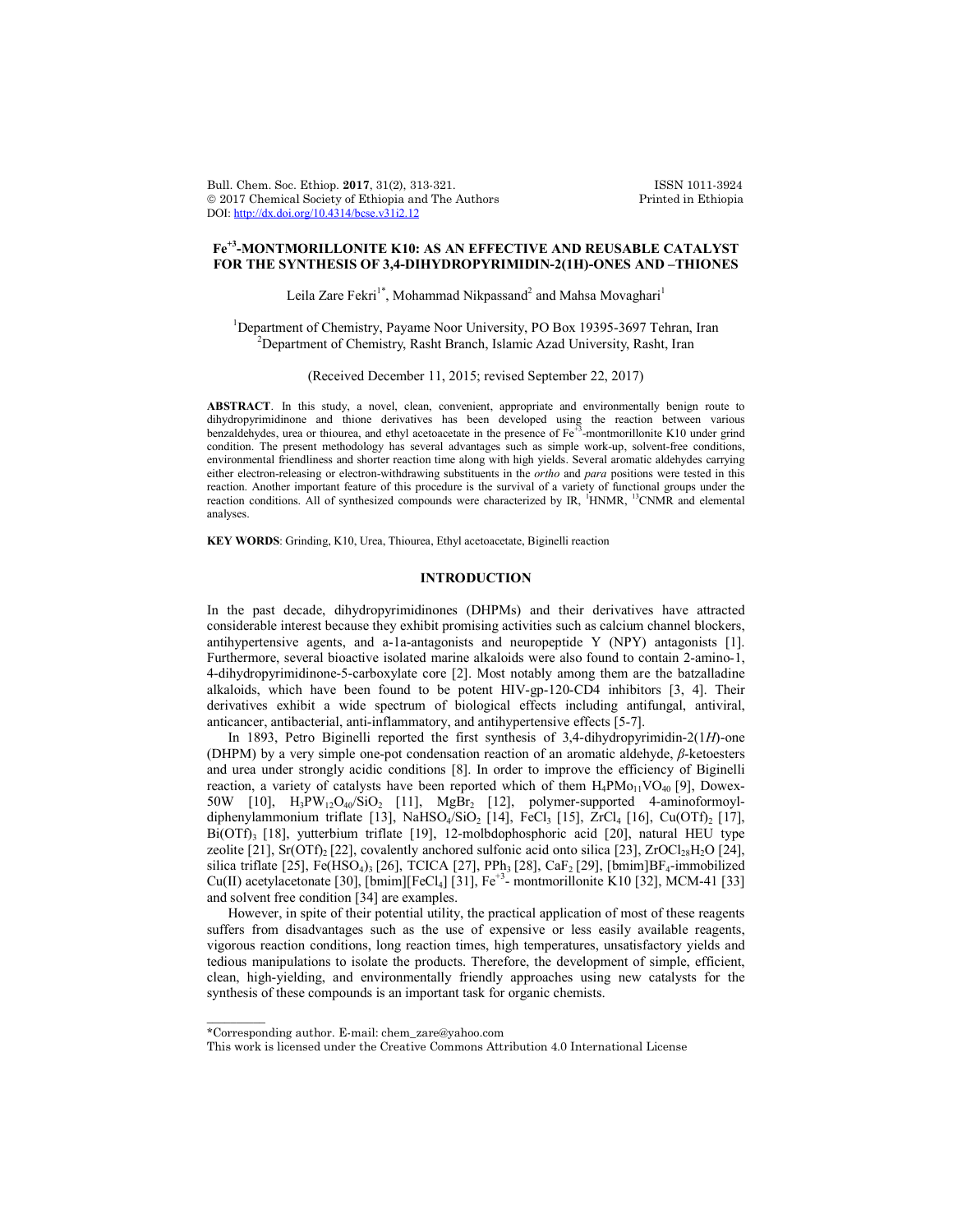On the other hand, the application of solid acid catalysts has afforded importance in organic synthesis due to several advantages like operational simplicity, ease, recyclability, non-toxicity, and easy isolation after completion of the reaction.

Solvent free chemistry is a powerful method for the preparation of various molecules, due to their special activity, the ease of work-up and set-up, arising great interest [35]. Moreover, organic reactions in the absence of solvent are relatively faster. This solvent free reactions and low cost equipment could become an important factor in industry.

In the continuation of our researches for the synthesis of heterocyclic and pharmaceutical compound [36-40], this is the first grind mediated synthesis of some derivatives of 3,4 dihydropyrimidin-2( $IH$ )-ones and -thiones using catalytic amount of  $Fe<sup>+3</sup>$ -K10 montmotillonite, as shown in (Scheme 1).



**X = O or S**

Scheme 1. Synthesis of dihydropyrimidinone and thione derivatives using  $Fe<sup>+3</sup>$ -montmorillonite K10 under grinding.

#### **EXPERIMENTAL**

Melting points were measured on an Electrothermal 9100 apparatus. IR spectra were determined on a Shimadzo IR-470 spectrometer. <sup>1</sup>H NMR and <sup>13</sup>C NMR spectra were recorded on a 500 MHz Bruker DRX-500 in CDCl<sub>3</sub> as solvent and TMS as internal standard. Chemicals were purchased from Merck and Fluka. Elemental analyses were done on a Carlo-Erba EA1110CNNO-S analyzer and agreed with the calculated values. All solvents used were dried and distilled according to standard procedures. Montmorillonite K10 [surface area:  $(200\pm10)$ ]  $m^2$ /g; surface acidity 0.65 meq. H<sup>+</sup>/g (determined in our laboratory by temperature programmed desorption of ammonia gas (NH<sub>3</sub>-TPD); chemical composition (average value): SiO<sub>2</sub> (73.0%), Al<sub>2</sub>O<sub>3</sub> (13.4%), Fe<sub>2</sub>O<sub>3</sub> (4.2%), CaO (0.2%), MgO (1.1%), Na<sub>2</sub>O (0.6%), K<sub>2</sub>O (1.9%) were purchased from Fluka chemical company.

# *General procedure for the preparation of Fe<sup>+3</sup>-montmorillonite K10*

Metal-exchanged montmorillonite clay catalysts were prepared by adopting the literature methods [41], and dried at 120 °C overnight. The prepared  $Fe<sup>+3</sup>$ -montmorillonite K10 was titrated with a solution of NaOH 0.1 M. The surface acidity 0.65 meq.  $H^{\dagger}/g$  of natural clay was changed to 0.45 meq.  $H^{\dagger}/g$  in the prepared  $Fe^{\dagger}$ -montmorillonite K10 because of exchanging of surficial  $H^+$  with Fe<sup>+3</sup> ions. It causes the Lewis acidity of catalyst was increased.

### *General procedure for the preparation of 4a-s*

A mixture of aldehyde (1mmol), ethyl acetoacetate (1mmol), urea (1mmol) or thiourea (1 mmol) and  $Fe<sup>+3</sup>$ -montmorillonite K10 (0.1 g) were added to a mortar and the mixture was pulverized with a pestle. A spontaneous reaction took place (Table 2, monitored every 20 seconds by TLC EtOAc : petroleum ether 1:4 drops. After completion of reaction, as indicated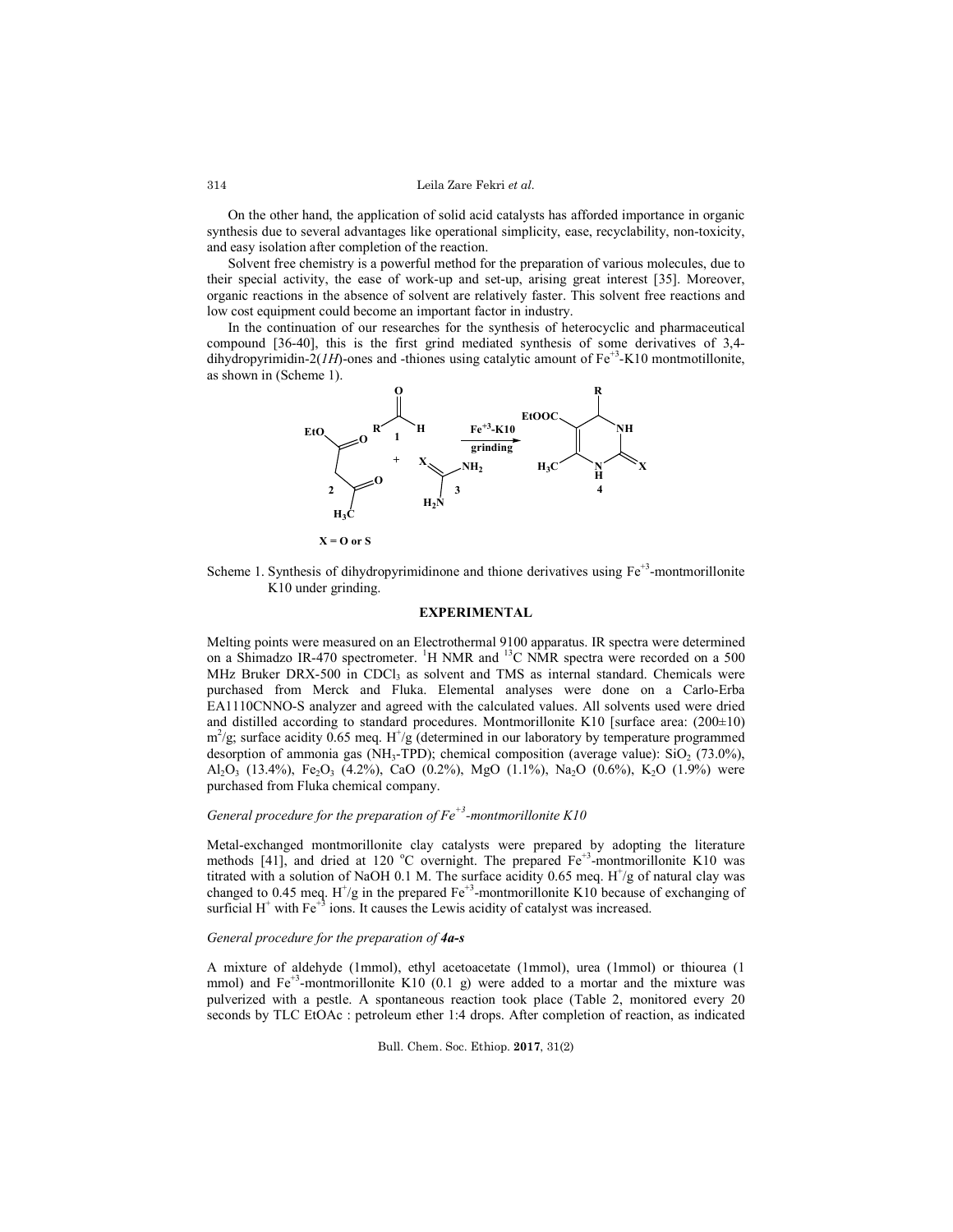by TLC, the reaction product was extracted by  $CHCl<sub>3</sub>/H<sub>2</sub>O$ . After evaporation of organic solvent, the crude product was released and recrystallized from EtOH and dried to afford powdery compounds of **4a-s**. All of synthesized compound are known and were characterized by IR, NMR and elemental analysis.

#### *Selected spectral data*

*Ethyl 1,2,3,4-tetrahydro-6-methyl-2-oxo-4-phenylpyrimidine-5-carboxylate (4a)*. IR (KBr) (υmax, cm-1 ): 3242, 3114, 2925, 1726, 1643, 1525, 1460, 1421, 1224; <sup>1</sup> H NMR (400 MHz, DMSO-*d6*) δ: 1.18 (t, 3H,  ${}^{3}J$  = 9.0 Hz, CH<sub>3</sub>), 4.00 (q, 2H,  ${}^{3}J$  = 6.0 Hz, CH<sub>2</sub>), 5.14 (d, 1H,  ${}^{3}J$  = 3.0 Hz, ArH), 7.35–7.12 (m, 4H, ArH), 7.71 (s, 1H, ArH), 9.16 (s, 1H, NH); 13C NMR (100MHz, DMSO-*d6*) δ: 165.6, 157.5, 148.0, 142.8, 128.6, 127.3, 123.2, 121.6, 59.1, 48.9, 22.7, 14.3 ppm. Anal. calcd. for  $C_{14}H_{16}N_2O_3$ : C, 64.60; H, 6.20; N, 10.76. Found: C, 64.68; H, 6.12; N, 10.77.

*Ethyl 4-(4-chlorophenyl)-1,2,3,4-tetrahydro-6-methyl-2-oxopyrimidine-5-carboxylate (4b)*. IR (KBr)  $(v_{max}, cm^{-1})$ : 3242, 3114, 2970, 1712, 1647, 1460, 1224, 1091; <sup>1</sup>H NMR (400 MHz, DMSO-*d<sub>6</sub>*) δ: 1.19 (t, <sup>3</sup>J = 6.8 Hz, 3H, CH<sub>3</sub>), 2.39 (s, 3H, CH<sub>3</sub>), 4.09 (q, <sup>3</sup>J = 1.6 Hz, 2H, CH<sub>2</sub>), 5.83 (s, 1H, CH), 7.27 (d,  ${}^{3}J = 8.8$  Hz, 2H, ArH), 7.30 (d,  ${}^{3}J = 8.8$  Hz, 2H, ArH), 8.07 (s, 1H, NH); <sup>13</sup>C NMR (100MHz, DMSO-*d*<sub>6</sub>) δ: 168.1, 158.7, 146.7, 142.9, 145.2, 131.8, 128.8, 116.9, 61.3, 51.5, 22.2, 18.4 ppm. Anal. calcd. for  $C_{14}H_{15}CIN_2O_3$ : C, 57.05; H, 5.13; N, 9.50. Found: C, 57.08; H, 5.12; N, 9.56.

*Ethyl 1,2,3,4-tetrahydro-6-methyl-2-oxo-4-p-tolylpyrimidine-5-carboxylate (4c)*. IR (KBr) (υmax, cm-1 ): 3200, 3100, 2950, 1620, 1600, 1540, 1220; <sup>1</sup> H NMR (400 MHz, DMSO-*d6*) δ: 1.23 (t, 3H, <sup>3</sup>J = 7.9 Hz, CH<sub>3</sub>), 2.57 (s, 3H, CH<sub>3</sub>), 4.43 (q, 2H, <sup>3</sup>J = 1.8 Hz, CH<sub>2</sub>), 5.67 (s, 1H, CH), 7.57 (d, 2H,  ${}^{3}J = 8.5$  Hz, ArH), 7.76 (d, 2H,  $3J = 8.5$  Hz, ArH), 8.46 (s, 1H, NH); <sup>13</sup>C NMR (100MHz, DMSO-*d6*) δ: 167.4, 158.0, 146.3, 135.3, 131.0, 123.2, 123.0, 115.2, 61.3, 51.2, 32.4, 26.5, 17.2 ppm. Anal. calcd. for  $C_{15}H_{18}N_2O_3$ : C, 65.68; H, 6.61; N, 10.21. Found: C, 65.72; H, 6.62; N, 10.24.

*Ethyl 1,2,3,4-tetrahydro-4-(4-methoxyphenyl)-6-methyl-2-oxopyrimidine-5-carboxylate (4d)*. IR (KBr)  $(v_{max}, cm^{-1})$ : 3250, 3100, 2950, 1700, 1640, 1510, 1460, 1220; <sup>1</sup>H NMR (400 MHz, DMSO- $d_6$ ) δ: 1.11 (t, 3H, <sup>3</sup>J = 6.8 Hz, CH<sub>3</sub>), 2.25 (s<sub>2</sub> 3H, CH<sub>3</sub>), 3.37 (s, 3H, OCH<sub>3</sub>), 3.99 (q, ,  $2H, \, \frac{3}{J} = 6.8$  Hz, CH<sub>2</sub>), 5.09 (s, 1H, CH), 6.89 (d, 2H,  $\frac{3}{J} = 8.8$  Hz, ArH), 7.15 (d, 2H,  $\frac{3}{J} = 8.8$  Hz, ArH), 7.70 (s, 1H, NH), 9.17 (s, 1H, NH); 13C NMR (100MHz, DMSO-*d6*) δ: 167.0, 158.1, 152.5, 149.3, 136.5, 129.9, 123.1, 118.9, 62.2, 60.0, 49.6, 25.8, 19.6 ppm. Anal. calcd. for  $C_{15}H_{18}N_2O_4$ : C, 62.06; H, 6.25; N, 9.65. Found: C, 62.11; H, 6.23; N, 9.68.

*Ethyl 1,2,3,4-tetrahydro-6-methyl-4-(4-nitrophenyl)-2-oxopyrimidine-5-carboxylate (4e)*. IR (KBr) (v<sub>max</sub>, cm<sup>-1</sup>): 3234, 3116, 2981, 1730, 1701, 1641, 1598, 1461, 1521, 1348, 1215; <sup>1</sup>H NMR (400 MHz, DMSO-*d*<sub>6</sub>) δ: 1.20 (t, 3H, <sup>3</sup>J = 7.2 Hz, CH<sub>3</sub>), 2.38 (s, 3H, CH<sub>3</sub>), 4.12 (q, 2H, <sup>3</sup>J  $= 6.0$  Hz, CH<sub>2</sub>), 5.99 (s, 1H, CH), 7.52 (d, 2H, <sup>3</sup> $J = 8.8$  Hz, ArH), 8.07 (s, 1H, NH), 8.19 (d, 2H, 3<sup>*j*</sup> =  $\frac{9.8 \text{ Hz}}{2.4 \text{ Hz}}$ , ArH), 8.19 (d, 2H, 3<sup>*j*</sup> =  $\frac{9.8 \text{ Hz}}{2.4 \text{ Hz}}$ , ArH), 8.19 (d, 2H, 3<sup>*j*</sup> =  $\frac{$  ${}^{3}$ J = 8.8 Hz, ArH); <sup>13</sup>C NMR (100MHz, DMSO- $d_6$ ) δ: 164.5, 157.9, 151.0, 146.5, 131.6, 127.0, 123.9, 119.4, 60.5, 50.2, 24.9, 18.6 ppm. Anal. calcd. for C<sub>14</sub>H<sub>15</sub>N<sub>3</sub>O<sub>5</sub>: C, 55.08; H, 4.95; N, 13.76. Found: C, 55.09; H, 4.93; N, 13.78.

*Ethyl 1,2,3,4-tetrahydro-6-methyl-4-(3-nitrophenyl)-2-oxopyrimidine-5-carboxylate (4f)*. IR (KBr)  $(v_{max}, cm^{-1})$ : 3400, 3100, 2950, 1660, 1600, 1580, 1520, 1340, 1220; <sup>1</sup>H NMR (400 MHz, DMSO-*d<sub>6</sub>*) δ: 1.23 (t, 3H, <sup>3</sup>J = 9.2 Hz, CH<sub>3</sub>), 2.52 (s, 3H, CH<sub>3</sub>), 4.34 (q, 2H, <sup>3</sup>J = 6.7 Hz, CH<sub>2</sub>), 5.19 (s, 1H, CH), 7.16-7.23 (m, 2H, ArH), 7.86 (d, 2H, *<sup>3</sup> J* = 8.6 Hz, ArH), 8.15 (s, 1H, NH), 8.79 (s, 1H, NH); 13C NMR (100MHz, DMSO-*d6*) δ: 165.4, 158.3, 149.5, 148.0, 130.9, 130.3,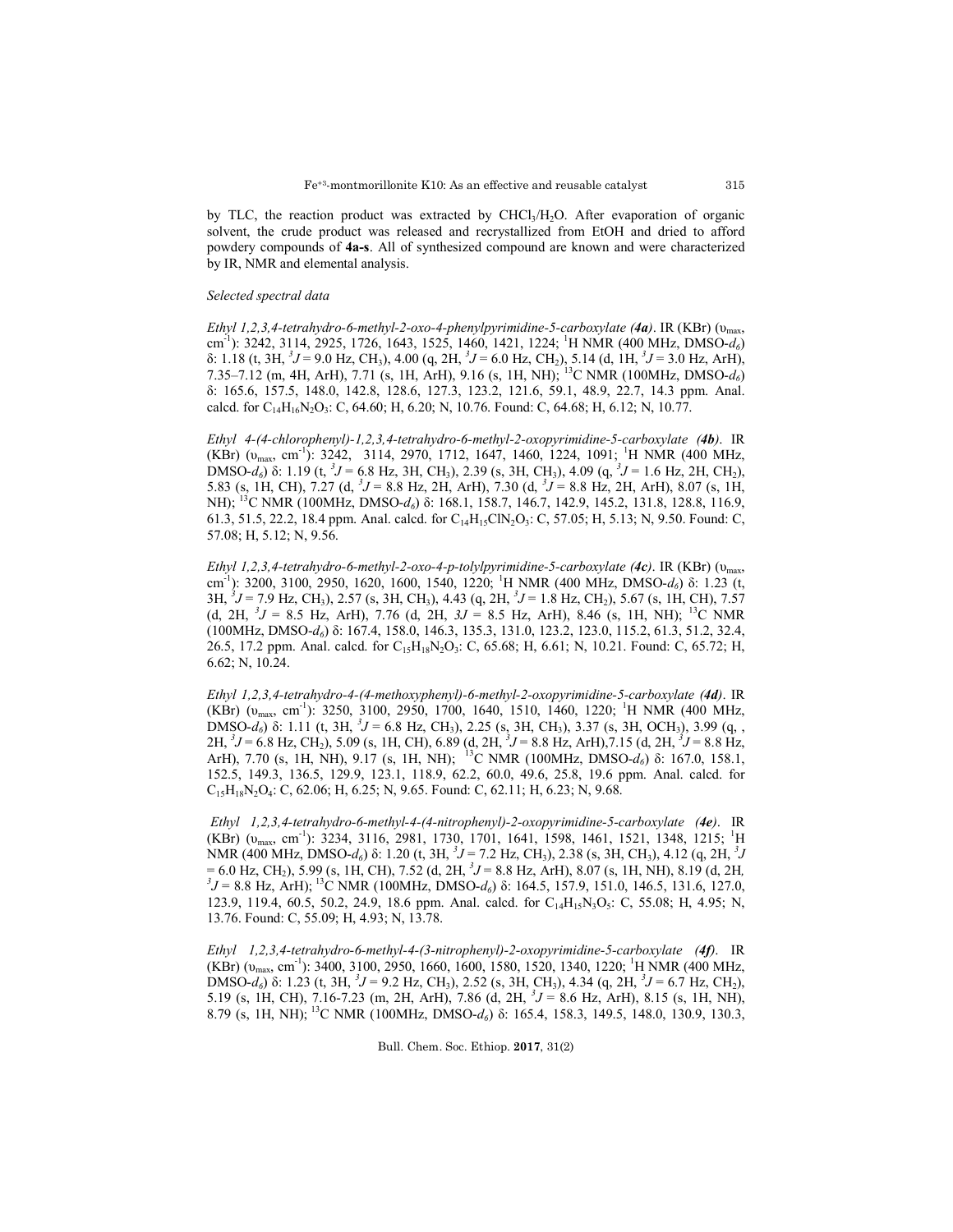129.1, 125.6, 121.5, 118.6, 61.2, 53.2, 24.8, 17.4 ppm. Anal. calcd for  $C_{14}H_{15}N_3O_5$ : C, 55.08; H, 4.95; N, 13.76. Found: C, 55.11; H, 4.97; N, 13.73.

*Ethyl 4-(2,4-dichlorophenyl)-1,2,3,4-tetrahydro-6-methyl-2-oxopyrimidine-5-carboxylate (4g)*. IR (KBr) (v<sub>max</sub>, cm<sup>-1</sup>): 3353, 3006, 2945, 1698, 1634, 1604, 1486; <sup>1</sup>H NMR (400 MHz, DMSO*d<sub>6</sub>*) δ: 1.21 (t, 3H,  ${}^{3}J = 7.6$  Hz, CH<sub>3</sub>), 2.18 (s, 3H, CH<sub>3</sub>), 3.85 (q, 2H,  ${}^{3}J = 7.6$  Hz, CH<sub>2</sub>), 5.60 (s, 1H, CH), 7.32 (d, 1H,  ${}^{3}J = 8.2$  Hz, ArH), 7.42 (d, 1H,  ${}^{3}J = 8.2$  Hz, ArH), 7.70 (s, 1H, ArH), 9.38 (s, 1H*,* NH); 13C NMR (100MHz, DMSO-*d6*) δ: 166.0, 158.9, 148.5, 147.9, 137.2, 133.2, 130.7, 128.3, 126.0, 122.1, 59.9, 53.5, 25.8, 20.0 ppm. Anal. calcd for  $C_{14}H_{14}C_{2}N_{2}O_{3}$ : C, 51.08; H, 4.29; N, 8.51. Found: C, 51.14; H, 4.24; N, 8.51.

*Ethyl 1,2,3,4-tetrahydro-4-(3-hydroxyphenyl)-6-methyl-2-oxopyrimidine-5-carboxylate (4i)*. IR (KBr)  $(v_{max}, cm^{-1})$ : 3500, 3315, 3100, 2950, 1720, 1640, 1600, 1460, 1220; <sup>1</sup>H NMR (400 MHz, DMSO-*d<sub>6</sub>*) δ: 1.13 (t, 3H, <sup>3</sup>J = 7.2 Hz, CH<sub>3</sub>), 2.24 (s, 3H, CH<sub>3</sub>), 4.00 (q, 2H, <sup>3</sup>J = 7.2 Hz, CH<sub>2</sub>), 5.06 (s, 1H, CH), 6.62 (d, 1H,  $J = 1.2$  Hz, ArH), 6.68 (d, 2H,  $J = 6.8$  Hz, ArH), 7.10 (t, 2H,  ${}^{3}J =$ 8.0 Hz, ArH), 9.11 (s, 1H, NH), 9.31 (s, 1H, NH); <sup>13</sup>C NMR (100MHz, DMSO-*d<sub>6</sub>*) δ: 163.6, 157.7, 149.9, 146.4, 133.7, 131.8, 129.8, 124.7, 121.2, 115.9, 60.8, 54.6, 26.5, 18.4 ppm. Anal. calcd for  $C_{14}H_{16}N_2O_4$ : C, 60.86; H, 5.84; N, 10.14. Found: C, 60.83; H, 5.87; N, 10.11.

*Ethyl 1,2,3,4-tetrahydro-4-(4-hydroxyphenyl)-6-methyl-2-oxopyrimidine-5-carboxylate (4l)*. IR (KBr)  $(v_{max}, cm^{-1})$ : 3500, 3280, 3100, 2960, 1660, 1520, 1460, 1220; <sup>1</sup>H NMR (400 MHz, DMSO-*d<sub>6</sub>*) δ: 1.11(t, 3H, <sup>3</sup>J = 6.8 Hz, CH<sub>3</sub>), 2.24 (s, 3H, CH<sub>3</sub>), 3.98 (q, 2H, <sup>3</sup>J = 6.8 Hz, CH<sub>2</sub>), 5.05 (s, 1H, CH), 6.70 (d, 2H,  ${}^{3}J = 8.4$ , ArH), 7.03 (d, 2H,  ${}^{3}J = 8.4$  Hz, ArH), 9.13 (s, 1H, NH), 9.36 (s, 1H, NH); <sup>13</sup>C NMR (100MHz, DMSO-*d*<sub>6</sub>): 166.3, 159.3, 153.6, 148.6, 136.6, 125.7, 124.5, 116.4, 62.7, 49.0, 23.9, 19.5 ppm. Anal. calcd for  $C_{14}H_{16}N_2O_4$ : C, 60.86; H, 5.84; N, 10.14. Found: C, 60.87; H, 5.80; N, 10.19.

*Ethyl 4-(furan-2-yl)-1,2,3,4-tetrahydro-6-methyl-2-oxopyrimidine-5-carboxylate (4m)*. IR  $(KBr)$  ( $v_{max}$ , cm<sup>-1</sup>): 3512, 3289, 3114, 2955, 1665, 1510, 1466, 1220; <sup>1</sup>H NMR (400 MHz, DMSO-*d6*) δ: 1.13 (t, 3H, *J* = 7.2 Hz, CH3), 2.24 (s, 3H, CH3), 3.69 (q, 2H, *J* = 7.2 Hz, CH2), 5.12 (s, 1H, CH), 6.65 (d, 1H, *J* = 8.2, ArH), 7.09 (d, 1H, *J* = 8.2 Hz, ArH), 7.68 (s, 1H*,* ArH), 9.22 (s, 1H, NH), 9.42 (s, 1H, NH); 13C NMR (100MHz, DMSO-*d6*) δ: 166.0, 159.5, 156.8, 148.4, 143.5, 132.3, 121.3, 119.4, 59.9, 53.0, 25.0, 19.2 ppm. Anal. calcd for  $C_{12}H_{14}N_2O_4$ : C, 57.59; H, 5.64; N, 11.19. Found: C, 57.63; H, 5.65; N, 11.21.

*Ethyl 1,2,3,4-tetrahydro-6-methyl-2-oxo-4-(pyridin-4-yl)pyrimidine-5-carboxylate (4n)*. IR (KBr)  $(v_{max}, cm^{-1})$ : 3500, 3354, 3110, 2952, 1672, 1520, 1465, 1208; <sup>1</sup>H NMR (400 MHz, DMSO-*d<sub>6</sub>*) δ: 1.15 (t, 3H, <sup>3</sup>J = 6.7 Hz, <sup>3</sup>J = 8.2, ArH), 7.09 (d, 2H, <sup>3</sup>J = 8.2 Hz, ArH), 9.21(s, 1H, NH), 9.39 (s, 1H, NH); 13C NMR (100MHz, DMSO*-d6*) δ: 168.5, 158.7, 154.1, 143.1, 138.8, 121.6, 118.9, 61.0, 52.9, 21.5, 18.7 ppm. Anal. calcd for C<sub>13</sub>H<sub>15</sub>N<sub>3</sub>O<sub>3</sub>: C, 59.76; H, 5.79; N, 16.08. Found: C, 59.77; H, 5.78; N, 16.11.

*Ethyl 1,2,3,4-tetrahydro-6-methyl-2-oxo-4-propylpyrimidine-5-carboxylate (4o)*. IR (KBr) (υmax, cm<sup>-1</sup>): 3500, 3326, 3127, 2970, 1665, 1535, 1467, 1225; <sup>1</sup>H NMR (400 MHz, DMSO-*d*<sub>6</sub>) δ: 1.02  $(d, 6H, {}^{3}J = 9.6 \text{ Hz}, \text{CH}_3)$ , 1.15  $(t, 3H, {}^{3}J = 6.8 \text{ Hz}, \text{CH}_3)$ , 1.43  $(dd, 3H, {}^{3}J = 9.8 \text{ Hz}, 8.4 \text{ Hz}, \text{CH}_3)$ , 2.28 (s, 3H, CH3), 5.12 (d, 1H, *<sup>3</sup> J* = 8.4, CH), 9.15 (s, 1H*,* NH), 9.38 (s, 1H, NH); 13C NMR (100MHz, DMSO-*d6*) δ: 166.6, 155.4, 148.7, 61.7, 54.8, 42.3, 40.6, 32.5, 21.8, 19.3 ppm. Anal. calcd for C<sub>11</sub>H<sub>18</sub>N<sub>2</sub>O<sub>3</sub>: C, 58.39; H, 8.02; N, 12.38. Found: C, 58.33; H, 8.08; N, 12.34.

*Ethyl 1,2,3,4-tetrahydro-6-methyl-4-phenyl-2-thioxopyrimidine-5-carboxylate (4q)*. IR (KBr) (v<sub>max</sub>, cm<sup>-1</sup>): 3392, 3239, 2954, 1693, 1525, 1465, 1425, 1220; <sup>1</sup>H NMR (400 MHz, DMSO-*d*<sub>6</sub>)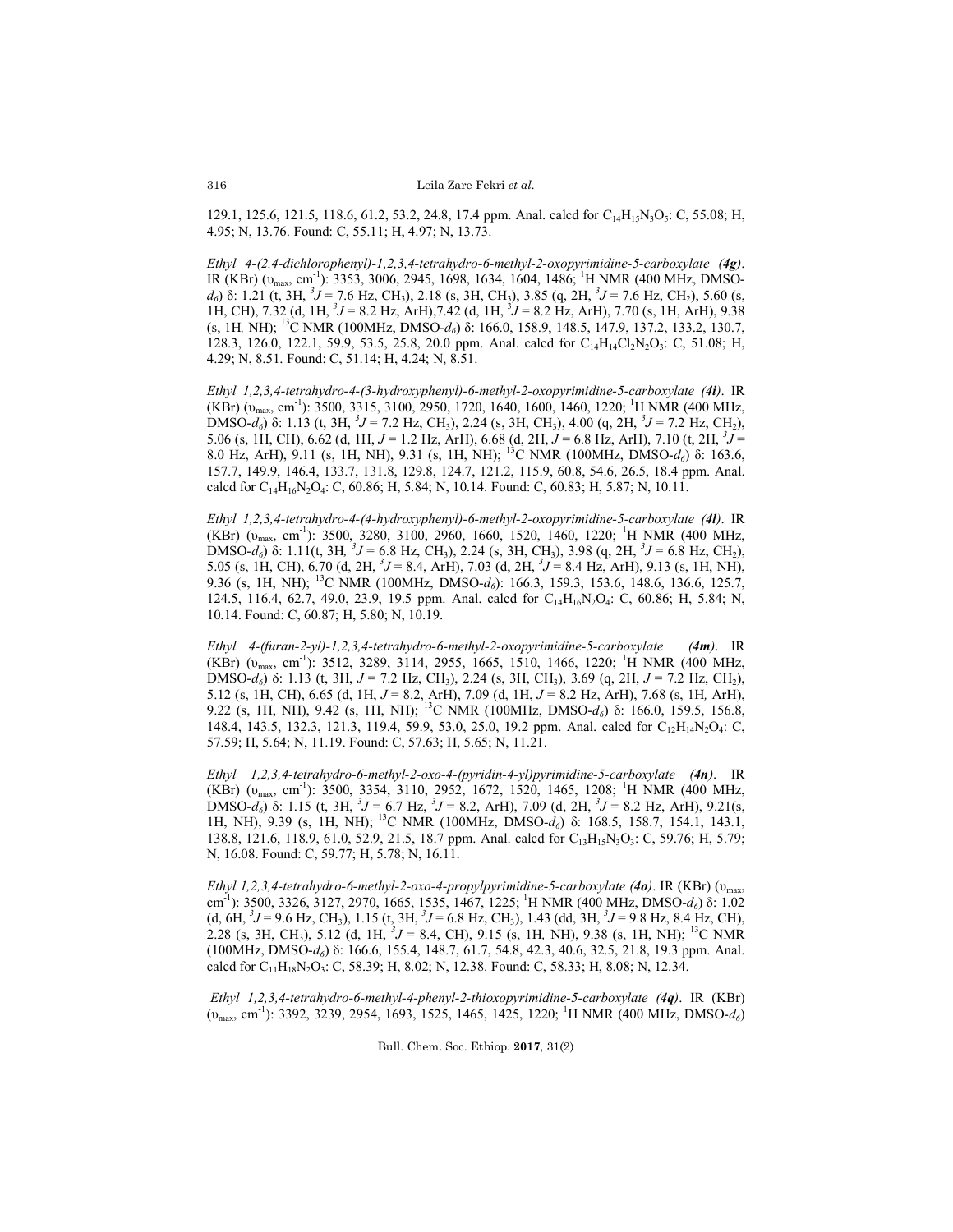δ: 1.19 (t, 3H,  ${}^{3}J$  = 8.6 Hz, CH<sub>3</sub>) 2.38 (s, 1H, CH<sub>3</sub>), 4.19 (q, 2H,  ${}^{3}J$  = 6.8 Hz, CH<sub>2</sub>), 5.38 (s, 1H, CH), 7.52–7.72 (m, 5H, ArH), 8.89 (s, 1H, NH); 13C NMR (100MHz, DMSO-*d6*) δ: 169.3, 159.1, 148.3, 142.5, 132.3, 125.3, 121.4, 119.7, 62.9, 53.0, 24.2, 19.7 ppm. Anal. calcd for  $C_{14}H_{16}N_2O_2S$ : C, 60.85; H, 5.84; N, 10.14. Found: C, 60.80; H, 5.78; N, 10.17.

# **RESULTS AND DISCUSSION**

The research was started with three-component Biginelli condensation using  $Fe^{+3}$ -K10 as the catalyst (Scheme 1). As the model reaction of ethyl acetoacetate **2** (1 mmol), benzaldehyde **1a**  $(1 \text{ mmol})$ , urea 3 (5 mmol), and Fe<sup>+3</sup>-K10 (0.1 g) gave the product in 92% yield and 10 min. To release the efficiency and generality of the reaction, various aldehydes were treated with ethyl acetoacetate and urea in this reaction condition in the presence of  $Fe<sup>+3</sup>$ -montmorillonite K10. The results are summarized in Table 1. It is seen that several aromatic aldehydes carrying either electron-releasing or electron-withdrawing substituents in the *ortho* and *para* positions afford high yields of the products. Another important feature of this procedure is the survival of a variety of functional groups under the reaction conditions.

After the reaction was completed, the mixture was dissolved in CHCl<sub>3</sub> and the catalyst was separated by filtration. It was washed with CHCl<sub>3</sub>/acetone and activated at 120 °C. The recycled catalyst has been examined in next run. Studies on the synthesis of **3a** as model substrate showed that the recovered catalyst could be successively recycled in five rounds without any decrease of yields.

| Compound | R                                                   | X        | Time (min)     | Yield $(\%)^b$ | $Mp(^{o}C)$ |          | Ref. |
|----------|-----------------------------------------------------|----------|----------------|----------------|-------------|----------|------|
|          |                                                     |          |                |                | Found       | Reported |      |
| 4a       | $C_6H_5$                                            | $\Omega$ | 10             | 92             | 202-203     | 202-203  | [42] |
| 4b       | $4-CIC6H4$                                          | $\Omega$ | 10             | 96             | 216-218     | 215-216  | [42] |
| 4c       | $4-MeC6H4$                                          | $\Omega$ | 15             | 90             | 171-172     | 170      | [42] |
| 4d       | $4$ -CH <sub>3</sub> OC <sub>6</sub> H <sub>4</sub> | $\Omega$ | 15             | 91             | 200-202     | 201-202  | [42] |
| 4e       | $4-NO_2C_6H_4$                                      | $\Omega$ | $\overline{7}$ | 97             | 207-208     | 208-209  | [42] |
| 4f       | $3-NO2C6H4$                                         | $\Omega$ | 8              | 96             | 225-226     | 227-228  | [42] |
| 4g       | $2,4-(Cl)_{2}C_{6}H_{3}$                            | $\Omega$ | 8              | 95             | 250-251     | 248-250  | [42] |
| 4h       | $4$ -FC <sub>6</sub> H <sub>4</sub>                 | $\Omega$ | 7              | 94             | 183-184     | 185-186  | [42] |
| 4i       | $3-OHC6H4$                                          | $\circ$  | 15             | 91             | 165-166     | 167-170  | [42] |
| 4i       | 4-Br $C_6H_4$                                       | $\Omega$ | 9              | 97             | 200-201     | 197      | [42] |
| 4k       | $4-N(CH_3)_2C_6H_4$                                 | $\Omega$ | 16             | 90             | 254-255     | 256-258  | [42] |
| 41       | $4-OHC6H4$                                          | $\Omega$ | 20             | 87             | 237-238     | 237-238  | [43] |
| 4m       | 2-Furyl                                             | $\Omega$ | 15             | 85             | 208-209     | 206-208  | [44] |
| 4n       | 4-pyridyl                                           | $\Omega$ | 15             | 84             | 179-180     | 178-180  | [45] |
| 40       | n-propyl                                            | $\Omega$ | 13             | 91             | 155-156     | 152-154  | [42] |
| 4p       | isopropyl                                           | $\Omega$ | 15             | 88             | 197-199     |          |      |
| 4q       | $C_6H_5$                                            | S        | 10             | 95             | 208-210     | 209-211  | [46] |
| 4r       | $4-CIC6H4$                                          | S        | 8              | 96             | 188-189     | 191-195  | [46] |
| 4s       | $\overline{4}$ -OHC <sub>6</sub> H <sub>4</sub>     | S        | 15             | 93             | 200-201     | 202-203  | [43] |

Table 1. Synthesis of dihydropyrimidinones and thiones and comparison of efficiency  $Fe^{+3}$ -montmorillonite K10. *a*

<sup>a</sup>All products were characterized by their physical constant, comparison with authentic samples, IR and NMR spectroscopy. <sup>b</sup>Yields based upon starting aldehyde.

The reaction may proceed through acylimine formation between an aldehyde and urea in the presence of Lewis acid  $Fe^{+3}$ -K10. Subsequent addition of the enolate of the  $\beta$ -ketoester to the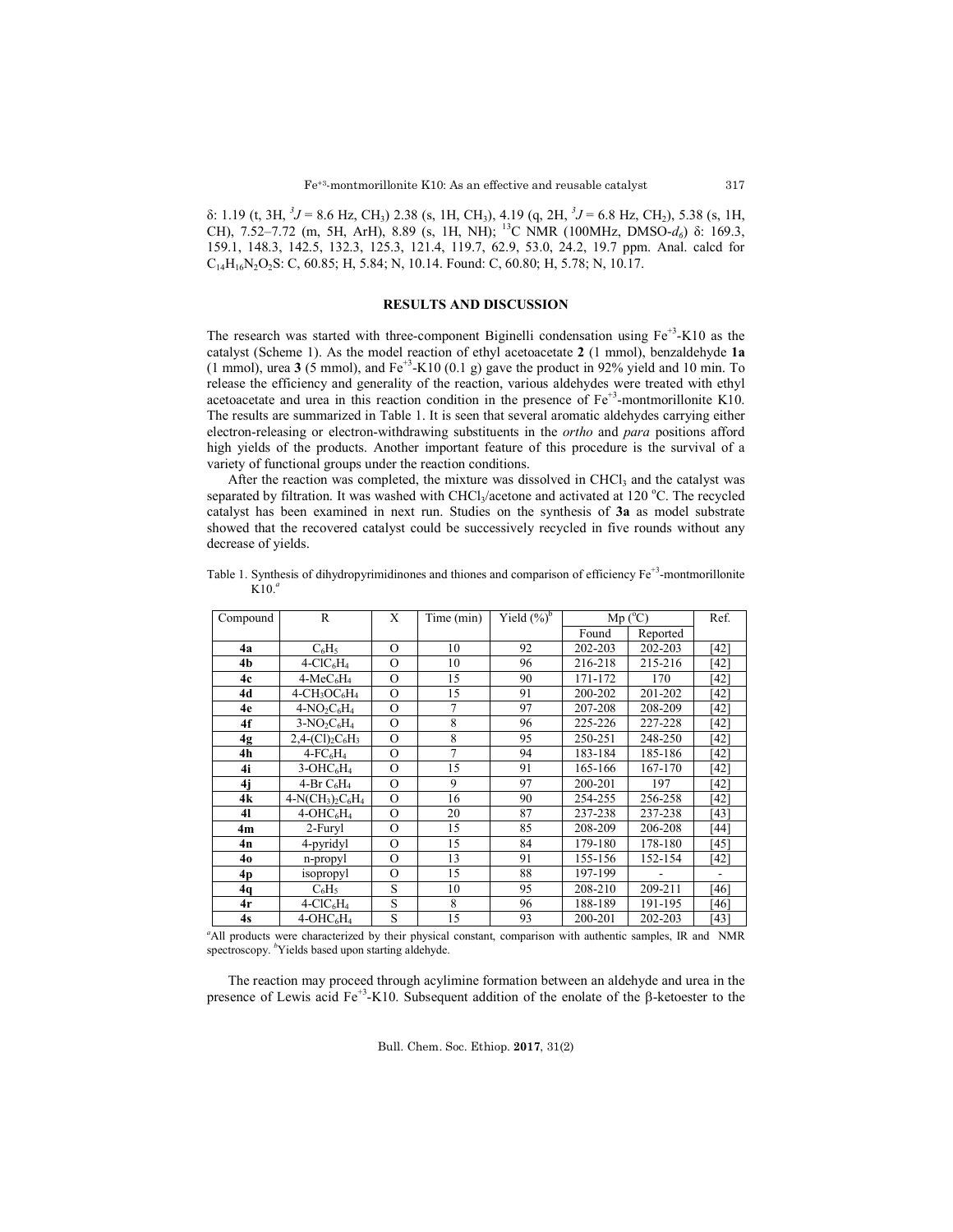acylimine followed by cyclodehydration would afford dihydropyrimidinone-(1*H*)-one or thione **4** as shown in Scheme 2.



Scheme 2. Proposed mechanistic pathway for the synthesis dihydropyrimidinoes and-thiones using  $Fe^{+3}$ -montmorillonite K10.

Table 2. Yields of dihydropyrimidin-2(1*H*)-one **4a** for successive runs.

| Run | Amount of catalyst/1 mmol of | Time (min) | Yield $(\% )$ | $Mp(^{o}C)$ |
|-----|------------------------------|------------|---------------|-------------|
|     | substrate                    |            |               |             |
|     | 0.1 g                        |            |               | 202-203     |
|     | 0.1 g                        |            |               | 202-203     |
|     | 0.1 g                        |            |               | 202-204     |
|     | 0.1 g                        | I O        |               | 203-204     |
|     |                              |            |               | 203-205     |

To investigate the efficiency of this method, the comparison between this method and some of previous reported methods for the synthesis of **4a** was carried out (Table 3).

|  |  |  |  | Table 3. Comparison of synthesis of compound 4a in this method with some of previous reported methods. |
|--|--|--|--|--------------------------------------------------------------------------------------------------------|
|  |  |  |  |                                                                                                        |

| Catalvst                                 | Condition                  | Time (min) | Yield $(\%)$ | Ref.      |
|------------------------------------------|----------------------------|------------|--------------|-----------|
| $PPA-SiO2$                               | Reflux                     | 60         | 88           | 147       |
| Chloroacetic acid                        | 90 °C/Solvent-free         | 180        | 92           | [48]      |
| $Copper(II)$ sulfamate                   | AcOH. $100^{\circ}$ C      | 300        | 79           | [49]      |
| $Mn(OAc)$ <sup>3</sup> 2H <sub>2</sub> O | Reflux. CH <sub>3</sub> CN | 120        | 96           | 501       |
| $Fe+3$ -montmorillonite K10              | Grinding                   | 10         | 92           | This work |

# **CONCLUSIONS**

In conclusion, the  $Fe<sup>3</sup>$ -montmorillonite K10 under grind condition was used as a mild and efficient method for the synthesis of substituted dihydropyrimidinones and thiones. The remarkable advantages offered by this method are: catalyst is inexpensive, non-toxic, easy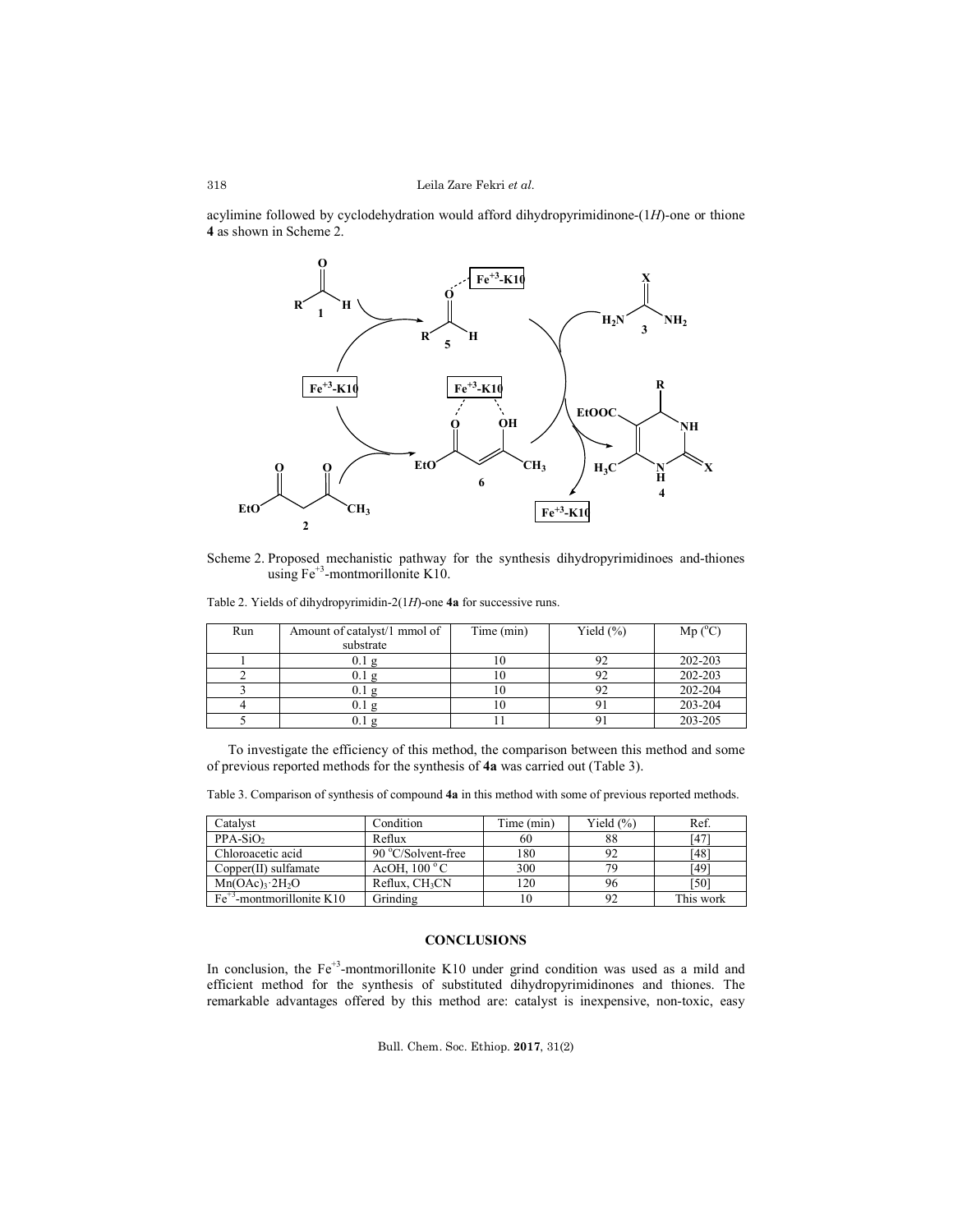handling and reusable, simple work-up procedure, short reaction time, high yields of product with better purity and green aspect by avoiding toxic catalyst and hazardous solvent.

## **ACKNOWLEDGEMENT**

Financial support from the Research Council of Payame Noor University of Rudsar Branch is sincerely acknowledged.

- 1. Rovnyak, G.C.; Kimball, S.D.; Beyer, B.; Cucinotta, G.; Dimarco, J.D.; Gougoutas, J.; Hedberg, A.; Malley, M.; McCarthy, J. P.; Zhang, R.; Moreland, S. Calcium entry blockers and activators: conformational and structural determinants of dihydropyrimidine calcium channel modulators. *J. Med. Chem*. **1995**, 38, 119-129.
- 2. Snider, B.B.; Shi, Z. Biomimetic synthesis of (.+-.)-crambines A, B, C1, and C2. Revision of the structure of crambines B and C1. *J. Org. Chem*. **1993**, 58, 3828-3839.
- 3. Patil, A.D.: Kumar, N.V.; Kokke, W.C.; Bean, M.F.; Freyer, A.J.; De Brosse, C.; Mai, S.; Truneh, A.; Faulkner, D.J.; Carte, B.; Breen, A.L.; Hertzberg, R.P.; Johnson, R.K.; Westley, J.W.; Potts, B.C.M. Novel alkaloids from the sponge Batzella sp.: Inhibitors of HIV gp120 human CD4 binding. *J. Org. Chem*. **1995**, 60, 1182-1188.
- 4. Snider, B.B.; Chen, J.; Patil, A.D.; Freyer, A. Synthesis of the tricyclic portions of batzelladines A, B and D. Revision of the stereochemistry of batzelladines A and D. *Tetrahedron Lett*. **1996**, 37, 6977-6980.
- 5. Kappe, C.O. Biologically active dihydropyrimidones of the Biginelli-type a literature survey. *Eur. J. Med. Chem.* **2000***,* 35, 1043-1052.
- 6. Ghorab, M.M.; Abdel-Gawad, S.M.; El-Gaby, M.S.A. Synthesis and evaluation of some new fluorinated hydroquinazoline derivatives as antifungal agents. *Farmaco* **2000**, 55, 249- 255.
- 7. Holla, B.S.; Rao, B.S.; Sarojini, B. K.; Akberali, P.M. One pot synthesis of thiazolodihydropyrimidinones and evaluation of their anticancer activity*. Eur. J. Med. Chem.* **2004**, 39, 777-783.
- 8. Biginelli*,* P. Aldehyde-urea derivatives of aceto-and oxaloacetic acids. *Gazz. Chim. Ital.* **1803**, 23, 360-413.
- 9. Maradur, S.P.; Gokavi*,* G.S. Heteropoly acid catalyzed synthesis of 3,4-dihydropyrimidin-2(1H)-ones*. Catal. Commun.* **2007**, 8, 279-284.
- 10. Singh, K.; Arora, D.; Singh, S. Dowex-promoted general synthesis of N,N′-disubstituted-4 aryl-3,4-dihydropyrimidinones using a solvent-free Biginelli condensation protocol. *Tetrahedron Lett*. **2006**, 47, 4205-4207.
- 11. Rafiee, E.; Shahbazi, F. One-pot synthesis of dihydropyrimidones using silica-supported heteropoly acid as an efficient and reusable catalyst: Improved protocol conditions for the Biginelli reaction. *J. Mol. Catal. A: Chem*. **2006**, 250, 57-61.
- 12. Salehi, H.; Guo, Q.X. A facile and efficient one‐pot synthesis of dihydropyrimidinones catalyzed by magnesium bromide under solvent‐free conditions. *Synth. Commun*. **2004**, 34, 171-179.
- 13. Lei, M.; Wu, D.D.; Wei, H.G.; Wang, Y.G. Polymer-supported 4-aminoformoyldiphenylammonium triflate (PS-AFDPAT): an effective and recyclable catalyst for the Biginelli reaction. *Synth. Commun.* **2009**, 39, 475-483.
- 14. Chari, M.A.; Syamasundar*,* K. Silicagel supported sodium hydrogensulfate as a heterogenous catalyst for high yield synthesis of 3,4-dihydropyrimidin-2(1H)-ones. *J. Mol. Catal. A: Chem.* **2004**, 221, 137-139.

# **REFERENCES**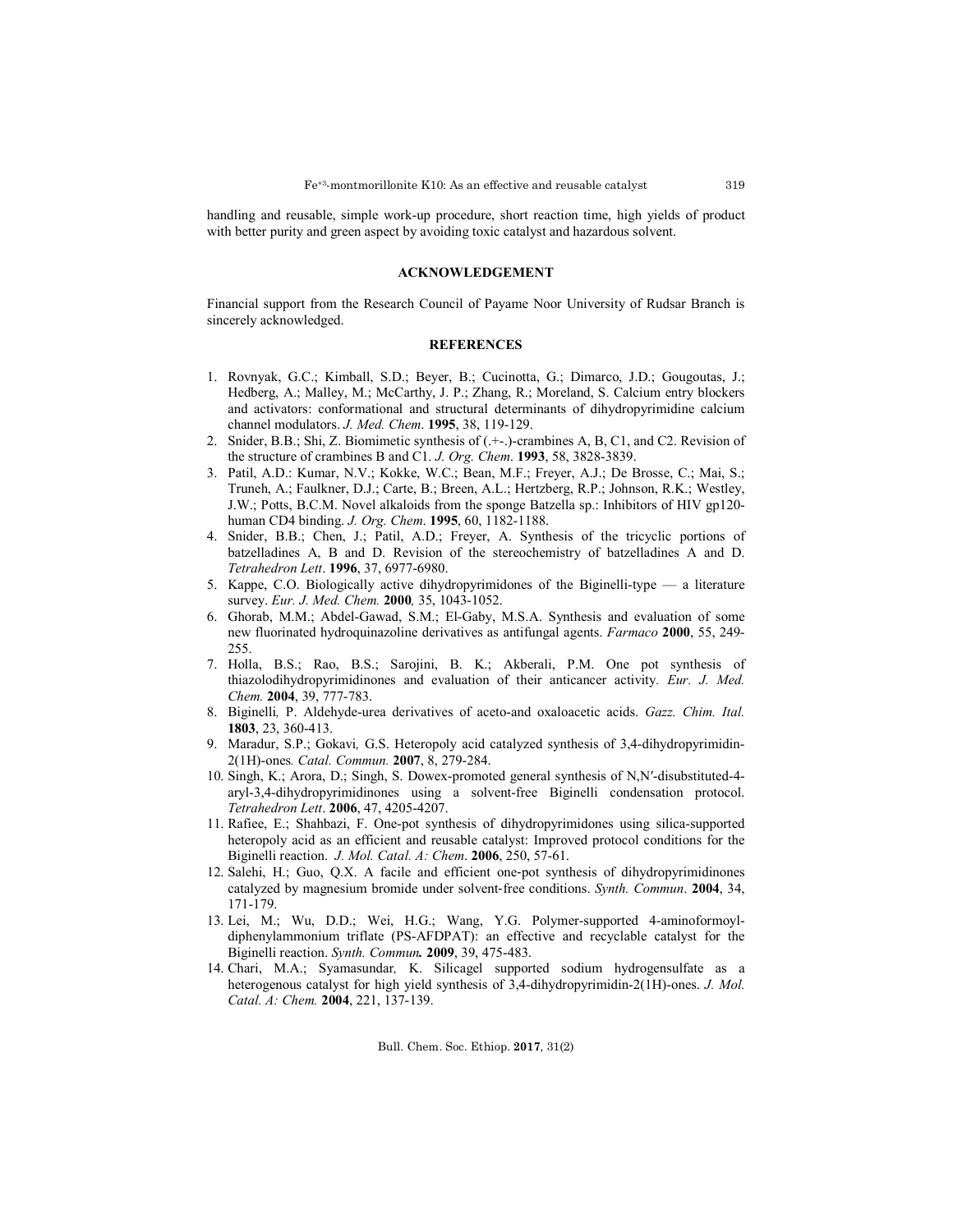### Leila Zare Fekri *et al.*

- 15. Lu, J.; Bai, Y. Catalysis of the Biginelli reaction by ferric and nickel chloride hexahydrates. One-pot synthesis of 3,4-dihydropyrimidin-2(1H)-ones. *Synthesis* **2002**, 4, 466-470.
- 16. Reddy, C.V.; Mahesh, M.; Raju, P.V.K.; Babu, T. R.; Reddy, V.V.N. Zirconium(IV) chloride catalyzed one-pot synthesis of 3,4-dihydropyrimidin-2(1H)-ones*. Tetrahedron Lett*. **2002**, 43, 2657-2659.
- 17. Prabhakar, A.S.; Dewkar, G.K.; Sudalai, A. Cu(OTf). A reusable catalyst for high-yield synthesis of 3,4-dihydropyrimidin-2(1H)-ones*. Tetrahedron Lett.* **2003**, 44, 3305-3308.
- 18. Varala, R.; Alam, M.M.; Adapa, S.R*.* Bismuth triflate catalyzed one-pot synthesis of 3,4 dihydropyrimidin-2 (1H)-ones: An improved protocol for the Biginelli reaction. *Synlett*  **2003**, 1, 67-70.
- 19. Ma, Y.; Qian, C.; Wang, M. Lanthanide triflate catalyzed Biginelli reaction. One-pot synthesis of dihydropyrimidinones under solvent-free conditions. *J. Org. Chem*. **2000**, 65, 3864-3896.
- 20. Heravi, M.M.; Bakhtiari, K.; Bamoharram, F.F. 12-Molybdophosphoric acid: A recyclable catalyst for the synthesis of Biginelli-type 3,4-dihydropyrimidine-2(1H)-ones*. Catal. Commun*. **2006**, **7**, 373-376.
- 21. Tajbakhsh, M.; Mohajerani, B.; Heravi, M.M.; Ahmadi, A.N. Natural HEU type zeolite catalyzed Biginelli reaction for the synthesis of 3,4-dihydropyrimidin-2(1H) one derivatives. *J. Mol. Catal. A: Chem*. **2005**, 236, 216-219.
- 22. Su, W.; Li, J.; Zheng, Z.; Shen*,* Y. One-pot synthesis of dihydropyrimidiones catalyzed by strontium(II) triflate under solvent-free conditions*. Tetrahedron Lett*. **2005**, 46, 6037-6040.
- 23. Gupta, R.; Paul, S.; Gupta, R. Covalently anchored sulfonic acid onto silica as an efficient and recoverable interphase catalyst for the synthesis of 3,4-dihydropyrimidinones/thiones*. J. Mol. Catal. A: Chem*. **2006**, 266, 50-54.
- 24. Shirini, F.; Zolfigol, M.A.; Mollarazi, E. ZrOCl<sub>2</sub> ·  $8H<sub>2</sub>O$  as an efficient reagent for the solvent‐free synthesis of 3,4‐dihydropyrimidin‐2‐(1h)‐ones. *Synth. Commun*. **2006**, 36, 2307-2310.
- 25. Shirini, F.; Marjani, K.; Taherpour Nahzomi, H. Silica triflate as an efficient catalyst for the solvent-free synthesis of 3,4-dihydropyrimidin-2(1*H*)-ones*. Arkivoc* **2007**, 51-57.
- 26. Shirini, F.; Zolfigol, M.A.; Abri, A.R. Fe $(HSO<sub>4</sub>)<sub>3</sub>$  as an efficient catalyst for the preparation of 3,4-dihydropyrimidin-2(1H)-ones in solution and under solvent-free conditions. *J. Iran. Chem. Soc*. **2008**, 5, 96-99.
- 27. Shirini, F.; Zolfigol, M.A.; Mollarazi, E. Solvent-free synthesis of 3,4-dihydropyrimidin-2(1H)-ones using trichloroisocyanuric acid. *Lett. Org. Chem*. **2005**, 2, 718-720.
- 28. Debache, A.; Amimour, M.; Belfaitah, A*.*; Rhouati, S.; Bertrand*,* C. A one-pot Biginelli synthesis of 3,4-dihydropyrimidin-2-(1H)-ones/thiones catalyzed by triphenylphosphine as Lewis base*. Tetrahedron Lett.* **2008**, 49, 6119-6121.
- 29. Chitra, S.; Pandiarajan, K. Calcium fluoride: An efficient and reusable catalyst for the synthesis of 3,4-dihydropyrimidin-2(1H)-ones and their corresponding 2(1H)thione: An improved high yielding protocol for the Biginelli reaction*. Tetrahedron Lett.* **2009**, 50, 2222- 2224.
- 30. Jain, S.L.; Joseph, J.K.; Sain, B. Ionic liquid promoted an improved synthesis of 3,4 dihydropyrimidinones using  $[bmin]BF_4$  immobilized Cu(II) acetylacetonate as recyclable catalytic system*. Catal. Lett.* **2007**, 115, 52-55.
- 31. Chen, X.; Peng, Y. Chloroferrate(III) ionic liquid: Efficient and recyclable catalyst for solvent-free synthesis of 3,4-dihydropyrimidin-2(1H)-ones. *Catal. Lett.* **2008**, 122, 310-313.
- 32. Nikpassand, M.; Fekri, L.Z.; Gharib, M.; Marvi, O. Fe<sup>+3</sup>-montmorillonite K10 as a green and reusable catalyst for the synthesis of new generation of dihydropyrimidinones. *Lett. Org. Chem*. **2012**, 9, 745-748.

Bull. Chem. Soc. Ethiop. **2017**, 31(2)

#### 320